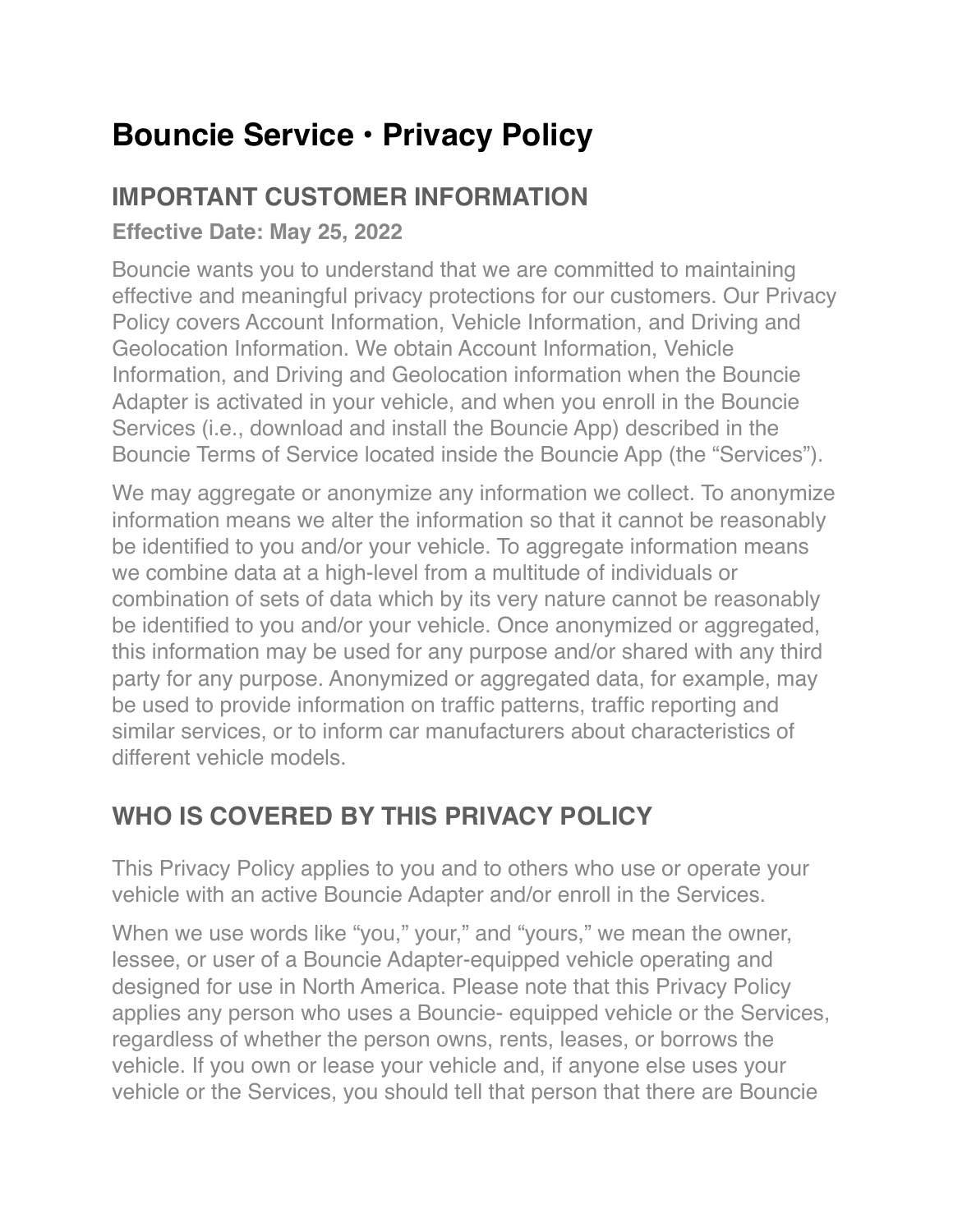Services active on your vehicle, and that they should read this Privacy Policy.

When we say "Bouncie" or "we" or "us" or similar words, we mean Bouncie.

### **INFORMATION WE COLLECT AND HOW IT IS USED**

**We collect the following kinds of information from you, from the active Adapter in your vehicle, from data you input into our App, and from other companies as described further below.**

#### **Account Information includes**

- Information about you, like your name, address, telephone number, email address, log-in information and password, license plate number, and emergency contact information; Insurance information?
- Your billing information, like your credit card number; and

#### **Vehicle-Related Information includes**

- Information about your vehicle, like the vehicle's identification number ("VIN"), its make, model and year;
- Information about your vehicle's condition, like diagnostic data, odometer readings, fuel economy;
- Information that might indicate that your Adapter has been tampered with;
- Information about when your vehicle's ignition is on or off; and

#### **Driving and Geo-location Information includes**

• Information like the location of your vehicle, last known location of your vehicle, the speed of your vehicle, device accelerometer data, device gforce data, potential vehicle accident or vehicle impact events, trip identification, individual turn-by-turn trips and related logs, geo-zones entered, hard driving events, over speed events, drive time, and other similar information about how the vehicle is used.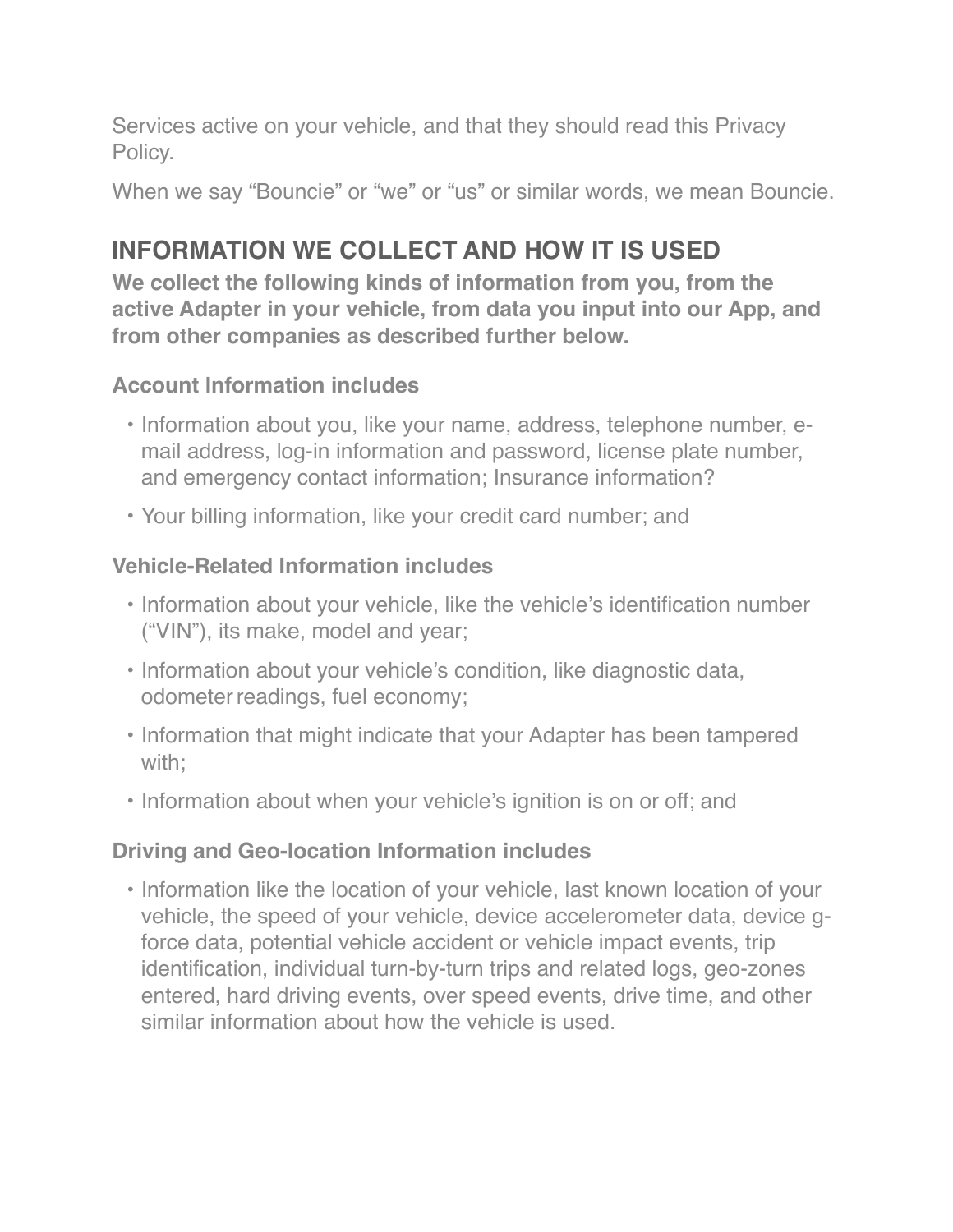#### **How We Collect the Information**

We collect the information described above from you (such as when you use the App), from your vehicle (by remote communication using the Adapter equipment in your vehicle), and from other sources.How We Use the Information

Bouncie may use your Account Information, Vehicle-Related Information, and Driving and Geolocation Information for the following purposes:

- To provide Services to you, including checking, maintaining, and updating the Bouncie system;
- To install and configure changes and/or updates to certain software or systems;
- To communicate with you about your account or the Services;
- For troubleshooting, evaluation of use, and research;
- To improve our training related to products and Services;
- To improve our products and Services;
- To protect the safety of you or others;
- To prevent and detect fraud or misuse of our Service; and
- As required by law.

**Sharing of Information – Account Information and Vehicle-Related Information**

#### **Except as explained in this Privacy Policy, Bouncie does not sell, license or share information that individually identifies our customers, without the consent of the person whose information will be shared.**

We may share your Account Information and Vehicle-Related Information with third parties for the purposes outlined below. We will only share your credit card information with credit card processors, or systems providers necessary to process, store or manage credit card information, with a company that buys or takes over our business, or with appropriate third parties to comply with legal obligations.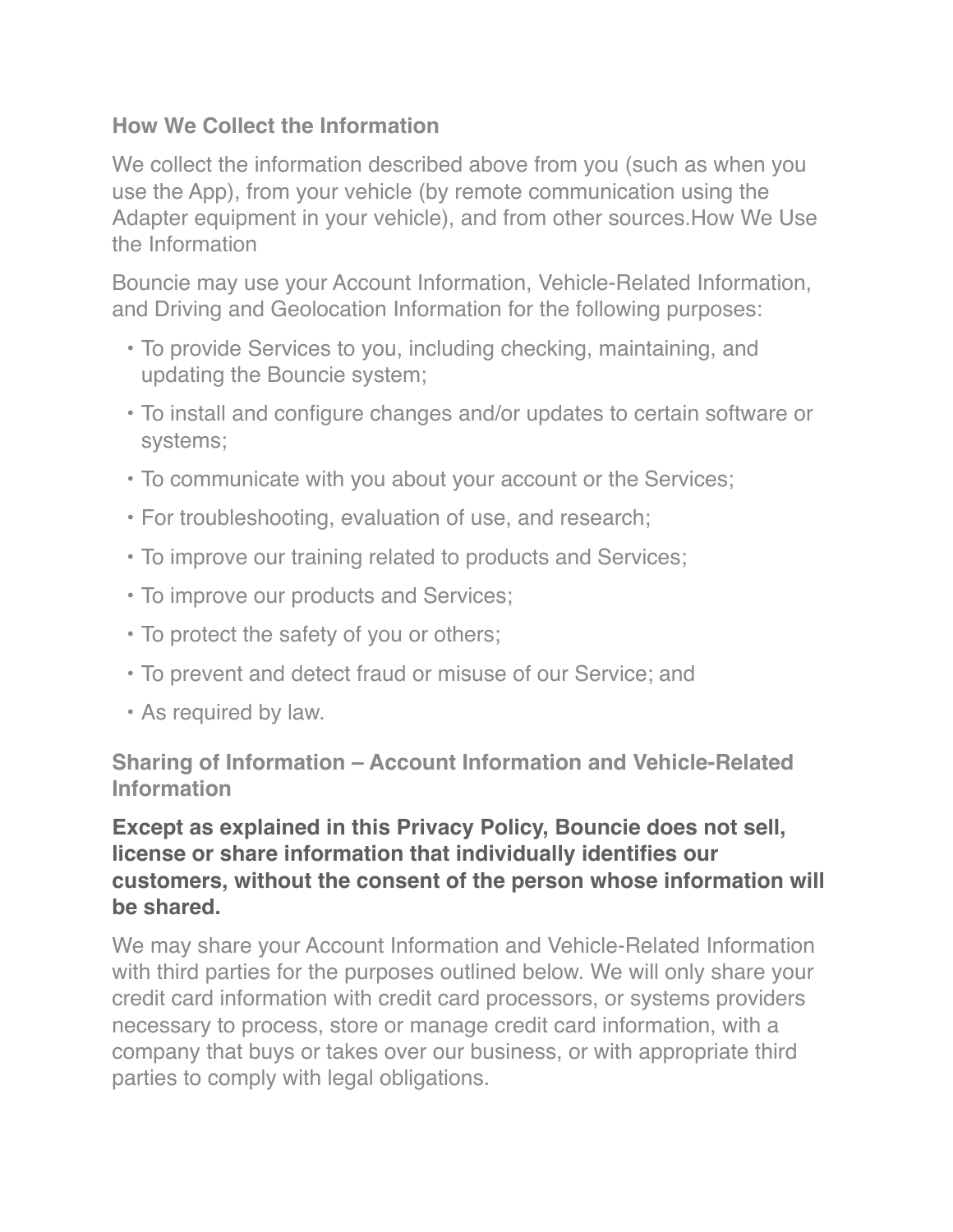- Our service providers, like companies that store or process information on our behalf, that help us provide Services to you, that help us evaluate the Services, or that help us operate our business;
- A company that buys or takes over our business, to provide the Services, any other services you have requested, or to operate the business; and
- Appropriate third parties, in order to comply with legal obligations, protect the safety or rights of you or others, **or when we receive a subpoena, warrant, court order, or other legal request from a law enforcement agency.** Sharing of Information – Driving and Geo-location Information

We may share your Driving and Geolocation Information with the third parties listed below for the following purposes:

- Our service providers, like companies that store or process information on our behalf, or that help us provide the Services or operate our business;
- A company that buys or takes over our business, to enable it to provide the Services, or to operate the business; and
- Appropriate third parties, in order to comply with legal obligations, protect the safety or rights of you or others, **or when we receive a subpoena, warrant, court order, or other legal request from a law enforcement agency.**

#### **Your Choices About the Collection, Use and Sharing of Information**

Some collection and sharing practices are tied to the Services we offer. To stop the collection or sharing of some information, you may have to decline those Services or be willing to accept limited functionality.

#### **How Bouncie Communicates with You**

Bouncie may contact you about the Services (which may include cancellation of the Services) using notifications through In-App Messages, postal mail, telephone calls, and e-mail using any electronic address you have provided to us.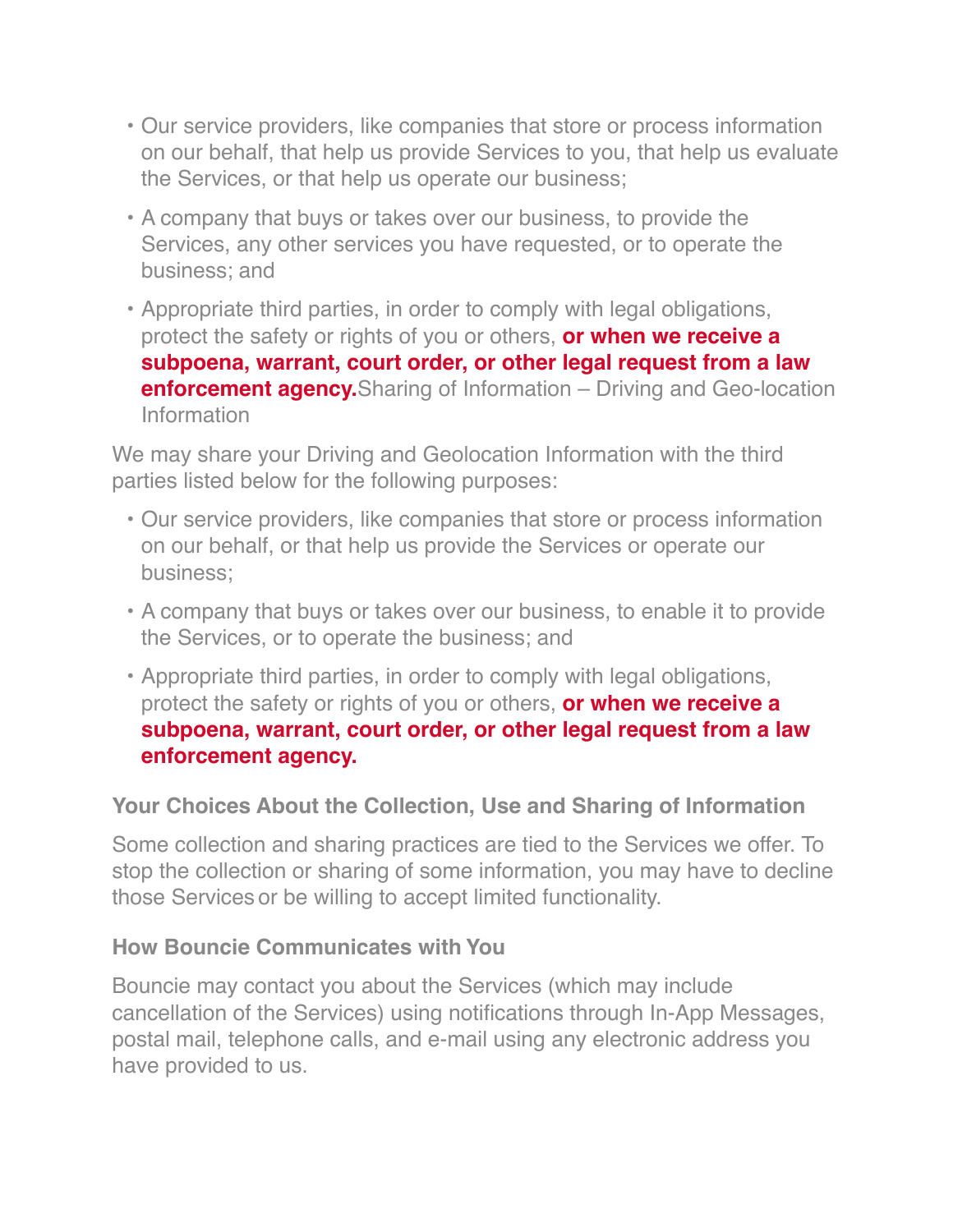You can manage your communication preferences and/or update or correct your contact information by updating your Contact Information and/or changing your Notification Settings in the App.

#### **How Bouncie Safeguards Your Information**

We use technical, administrative, and physical safeguards in place designed to help protect your information from loss, misuse and unauthorized access, disclosure, alteration, destruction or theft. Our staff are trained on the importance of protecting privacy and on the proper access to, use and disclosure of customer information.

Under our practices, access to sensitive personally identifiable information is authorized only for those who have a business need for such access.

If we transfer, or otherwise make information that identifies you or your vehicle available to a third-party service provider, we will contractually require any such service providers maintain similar technical, physical and administrative safeguards designed to protect your information from loss, misuse and unauthorized access, disclosure, alteration, destruction or theft.

Although we work hard to protect personal information that we collect and store, no program is 100% secure and we cannot guarantee that our safeguards will prevent every unauthorized attempt to access, use or disclose personal information.

If you become aware of a security concern, please contact a customer service representative via the Customer Service tab located in the App menu. We will work with you to resolve any problems.

#### **How Long Bouncie Keeps Your Information**

We may keep the information we collect until we no longer need the information to provide Services to you, to operate our business, to enable us to communicate with you, or troubleshooting purposes, or to satisfy our legal or contractual obligations.

We will anonymize or dispose of the information we collect when we no longer need it. You can request deletion of your personal information by sending an email including the IMEI number of your Bouncie device to dataprotection@bouncie.com from the email address associated with your Bouncie account.